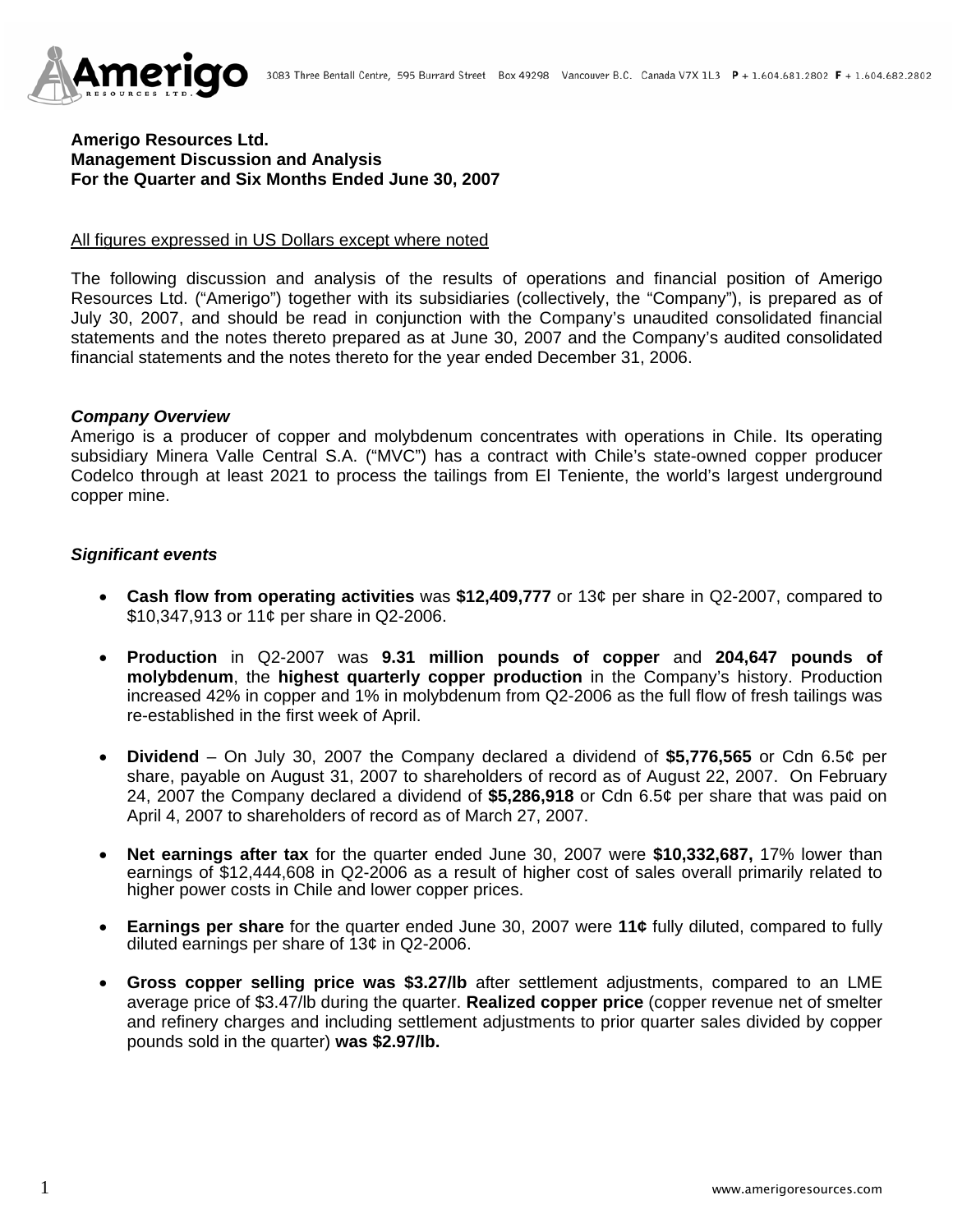- **Cash costs** (the aggregate of smelter, refinery and other charges, production costs net of molybdenum-related net benefits, administration and transportation costs) before El Teniente royalty were **\$1.19/lb** in Q2-2007, compared to cash costs of \$0.90/lb in Q2-2006. The increase in cash costs was caused by lower molybdenum by-product credits and higher power costs, mitigated by higher production levels and a significant reduction in smelter and refinery costs pursuant to the rate negotiated for 2007.
- **Total costs** (the aggregate of cash costs, El Teniente royalty, MVC stock-based compensation, depreciation and accretion) for Q2-2007 were **\$1.85/lb** compared to \$1.51/lb in Q2-2006. The increase in total costs was driven fundamentally by higher cash costs and higher El Teniente royalties due to higher prices.
- **Investment in Candente** Amerigo acquired just below **10%** of the issued and outstanding shares of **Candente Resource Corp**. ("Candente") at a **cost** of **\$8,581,681** in Q2-2007.
- **Capital plant additions** in Q2-2007 were **\$1,440,804**, for ongoing mill refurbishing, Colihues engineering studies and civil works. Cash payments for **capital expenditures** in the quarter were **\$1,688,749** funded from operating cash flow.
- **Cash balance** was **\$28,567,850** at June 30, 2007 after an investment of \$8,581,681 in Candente, dividend payments of \$5,286,918 and payments of \$7,217,147 for capital expenditures on a year-todate basis.

# *Results of Operations – Q2-2007*

#### **Revenue**

Total revenue in Q2-2007 was \$32,011,648, which includes copper revenue of \$26,497,957 and molybdenum revenue of \$5,513,691. Copper and molybdenum revenues are net of smelter, refinery and roasting charges.

Copper revenue increased from Q2-2006 due to an increase of 49% in quarterly sales volume and to lower smelter and refinery costs, despite lower average copper prices. In Q2-2007 the Company sold 4,051 tonnes or 8.93 million pounds of copper, up from 5.98 million pounds sold in Q2-2006.The Company's quarterly realized copper price was \$2.97/lb in Q2-2007, compared to a realized copper price of \$3.52/lb in Q2-2006. Realized copper price is calculated by dividing quarterly copper revenue (net of smelter and refinery charges and including settlement adjustments to the prior quarter's sales) by the number of pounds of copper sold in the quarter.

During Q2-2007, the Company's gross copper selling price was \$3.27/lb (Q2-2006: \$4.15/lb). Gross copper selling price is calculated by dividing copper revenue (before smelter and refinery charges and including settlement adjustments to the prior quarter's sales) by the number of pounds of copper sold in the quarter. The Company's gross copper selling price in Q2-2007 of \$3.27/lb was lower than the average LME cash copper price of \$3.47/lb, due to settlement in the quarter of 2006 quotas priced at lower copper prices and to provisional pricing using M+3 prices which are lower than average cash prices.

Copper produced by the Company is sold under a sales agreement with Chile's Empresa Nacional de Minería ("Enami" or the "smelter"). The agreement with Enami establishes a delivery schedule of monthly sales quotas and sets the Company's copper sale price at the average market price for the third month after delivery ("M+3"). Accordingly, provided monthly quotas are met, all copper delivered by the Company to the smelter in one quarter is sold at market prices prevailing in the following quarter. However, where production falls short of the monthly quota for a scheduled month of delivery, the quota is carried forward to a subsequent calendar month and the Company receives a sale price calculated for the originally scheduled month of delivery until the quota is met. The Company believes that this pricing arrangement is standard in the industry.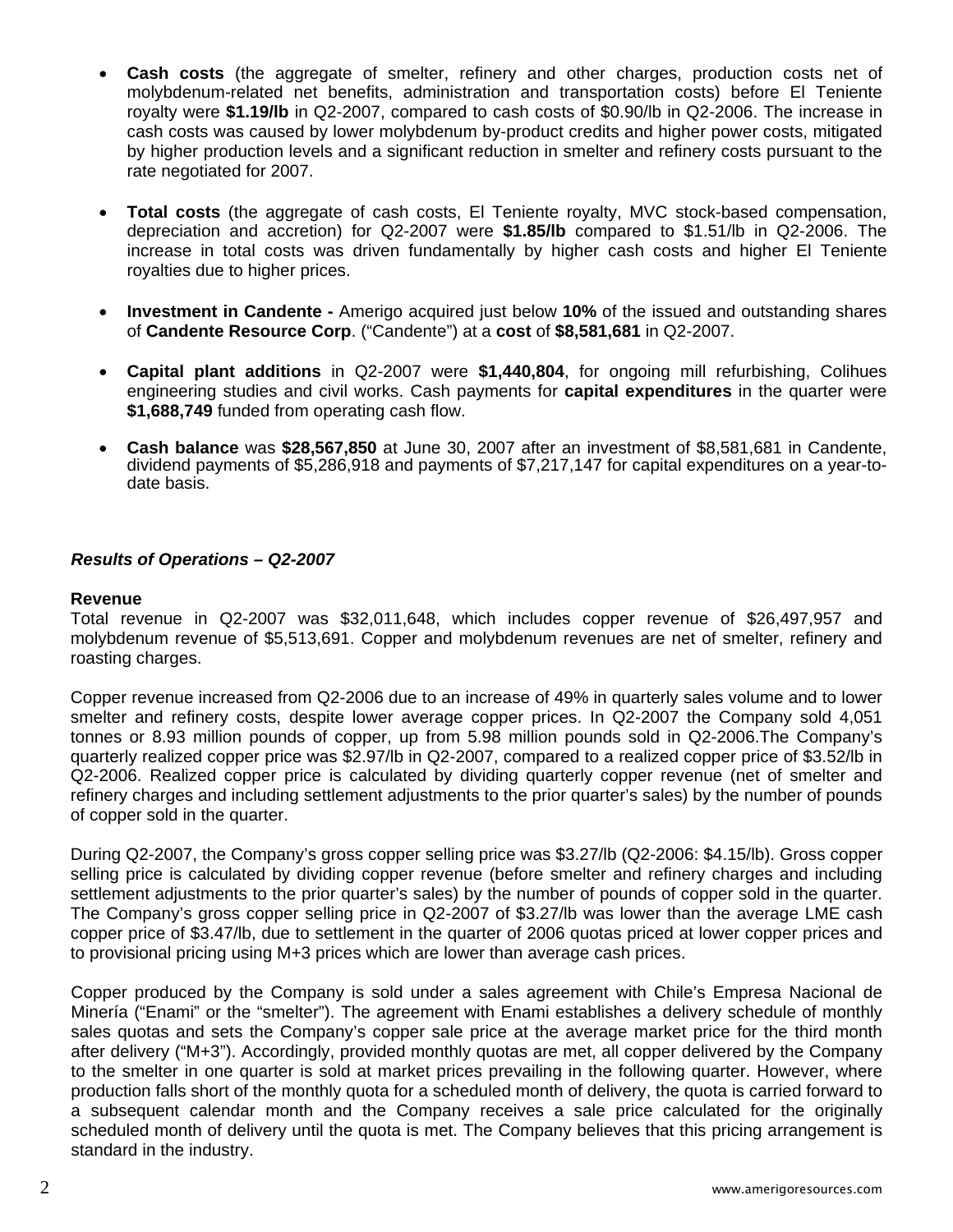In 2006, due to production restrictions, MVC sold significantly less copper than estimated under the original 2006 concentrate supply quota with Enami. To address this issue, MVC and Enami agreed to lower the supply quotas for September to December 2006, and to maintain smelter and refinery charges at 2006 pricing until MVC met the 2006 quota, which occurred in April 2007. Smelter and refinery terms negotiated for 2007 include considerably lower treatment and refinery charges and the elimination of copper price participation with the smelter. The effect of the 2007 terms in cash and total costs is evident as of Q2-2007.

Molybdenum prices continued to increase in Q2-2007; the June 2007 average dealer oxide molybdenum price was \$32.25/lb, compared to a price of \$27.54/lb in March 2007.

Molybdenum revenue in Q2-2007 was \$5,513,691, higher than revenue of \$4,952,708 in Q2-2006 despite lower sales volume due to higher molybdenum prices and the effect of positive settlement adjustments to Q1-2007 sales. In Q2-2007 the Company sold 203,383 pounds of molybdenum at a gross moly selling price of \$33.06/lb, compared to 224,649 pounds sold in Q2-2006 at a gross selling price of \$26.89/lb. Gross molybdenum selling prices are calculated by dividing moly revenue (before roasting charges and including settlement adjustments to the prior quarter's sales) by the number of pounds of moly sold in the quarter. In Q2-2007 the Company recorded \$477,719 of positive settlement adjustments in molybdenum revenue, compared to positive settlement adjustments of \$385,109 in Q2-2006.

Molybdenum produced by the Company is sold under a sales agreement with Chile's Molibdenos y Metales S.A. ("Molymet"), which provides that the sale price is the average market price for the first ("M+1"), second ("M+2") or third ("M+3") month after delivery, with each delivery period nominated at the election of Molymet. In Q2-2007 the sale price nominated by Molymet was M+3.

Revenue from the sale of the Company's copper and molybdenum concentrates is recorded net of smelter, refinery and roaster charges when persuasive evidence of a sales arrangement exists, delivery has occurred, the rights and obligations of ownership have passed to the customer and the sale price is determinable.

Sales are recognized into revenue using forward copper prices for the expected date of final settlement and spot prices for molybdenum, and adjustments to revenue are made at the end of each month to reflect changes in market prices until the sale price is settled under the terms of the agreement. This practice increases the sensitivity of the Company's reported revenue to increases and decreases in copper and molybdenum prices. In a period of rising prices, not only will the Company record higher revenue for deliveries in the period, but it will also record favourable adjustments to revenue for copper and molybdenum delivered in the prior period. Similarly, in a period of declining prices, the Company will be required to record lower revenues for current deliveries and negative adjustments to revenue for the prior period's deliveries.

The Company had a tolling agreement with Codelco's Chuquicamata division to process at Codelco's option certain of Chuquicamata's molybdenum-copper bulk concentrates at MVC's plant. In Q2-2007 no Chuquicamata concentrates were processed by the Company, in contrast to 1,807 tonnes processed in Q2-2006, which resulted in tolling revenue of \$1,465,851. Tolling revenue was recognized when the processing was completed, the amounts to be received were known and collection was reasonably assured.

### **Production**

In Q2-2007, the Company produced 4,224 tonnes or 9.31 million pounds of copper and 204,647 pounds of molybdenum, achieving the highest quarterly copper production results in the Company's history. Results are above the Company's YTD production budget. Production restrictions at Colihues remain in place.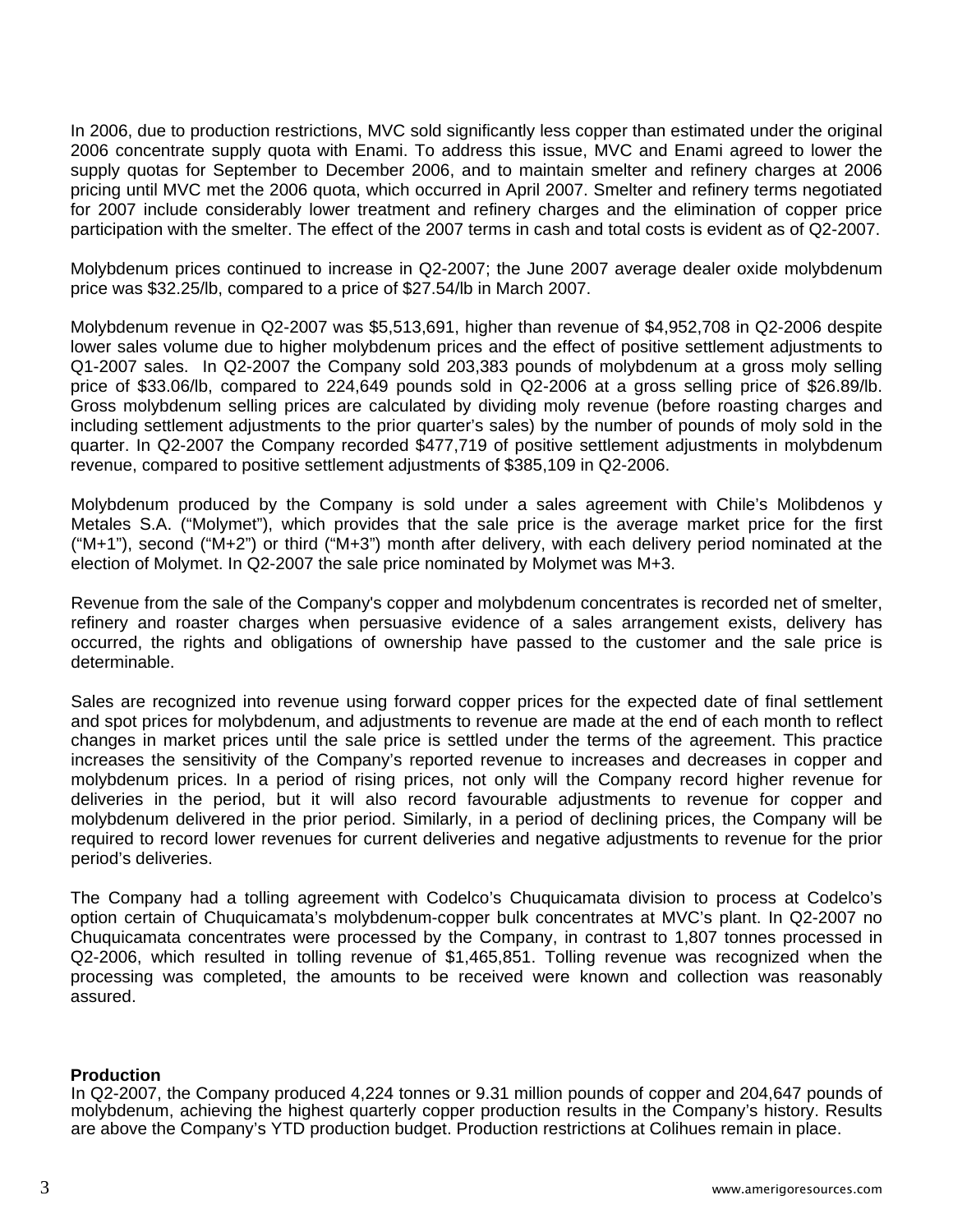In Q2-2006 copper production was 2,981 tonnes or 6.57 million pounds of copper and 203,548 pounds of molybdenum, as MVC faced plant shutdowns and restricted flow of fresh tailings; Q2-2007 production increased 42% for copper and 1% for moly compared to Q2-2006.

The Company remains committed to attain its goals of annualized production rates of 60 million pounds of copper and 1 million pounds of molybdenum by the end of 2007, subject to approval to recommence operations at Colihues.

### **Cash Cost and Total Cost**

Cash costs and total costs are non-GAAP measures prepared on a basis consistent with the industry standard Brook Hunt definitions. Cash costs are the aggregate of copper and molybdenum production costs, smelter and refinery charges, administration and transportation costs, minus molybdenum byproduct credits. Total costs are the aggregate of cash costs, El Teniente royalty, depreciation, amortization and asset retirement accretion costs.

The Company's cash costs from Q2-2006 to Q2-2007 (\$/lb of copper produced) were as follows:

|                      | Q2-2007 | Q1-2007 | Q4-2006 | Q3-2006 | Q2-2006 |
|----------------------|---------|---------|---------|---------|---------|
| Cu and Mo production | 1.43    | 1.19    | 1.14    | 1.24    | 1.24    |
| By-product credits   | (0.59)  | (0.41)  | (0.40)  | (0.98)  | (0.99)  |
| Smelter & refinery   | 0.29    | 0.61    | 0.59    | 0.67    | 0.57    |
| Administration       | 0.03    | 0.05    | 0.07    | 0.07    | 0.05    |
| Transportation       | 0.03    | 0.03    | 0.03    | 0.03    | 0.03    |
| <b>Cash Cost</b>     | \$1.19  | \$1.47  | \$1.43  | \$1.03  | \$0.90  |

Cash cost is driven mainly by production costs, moly by-product credits and smelter/refinery costs. Cash cost is expressed as a unit cost and therefore all things being equal will decrease as production increases.

Comparing Q2-2007 with Q2-2006, cash cost increased by \$0.29/lb. The most significant variance is a reduction of molybdenum by-product credits of \$0.40/lb due to the effect of lower credits distributed over more units of copper production; moly by-product credits were \$5,513,691 in Q2-2007 and \$6,418,559 in Q2-2006, the reduction is due to lower moly sales volume and \$nil tolling fees from Chuquicamata in Q2- 2007.

The second most significant variance is a reduction of \$0.28/lb in smelter and refinery costs due to significantly improved terms negotiated with Enami for 2007, which have placed unit treatment costs at effectively half the level recorded in Q2-2006. Reduced smelter and refinery costs became effective once the 2006 copper delivery quota was met in early April, therefore the full effect from the improved smelter and refinery terms is not seen in Q2-2007 as 2006-level charges still applied in the early part of the quarter.

A third variance is in production costs which increased \$0.19/lb in Q2-2007 compared to Q2-2006, mainly due to a significant increase in power costs, which was however mitigated by lower unit costs for other copper production costs, maintenance costs and molybdenum production costs, which were lower on a per unit basis due to increased copper production.

Power costs continued to increase in Q2-2007, reaching historically high levels, a situation affecting Chile's industrial and residential power subscribers due to the ongoing impact of reduced gas supply from Argentina to Chile, which has forced Chile to adopt diesel-based power production, heavily increasing energy production costs. The kWh cost in Q2-2007 was \$0.1963 (inclusive of marginal charges), compared to a kWh cost of \$0.0688 in Q2-2006. Power costs are expected to remain high through 2007.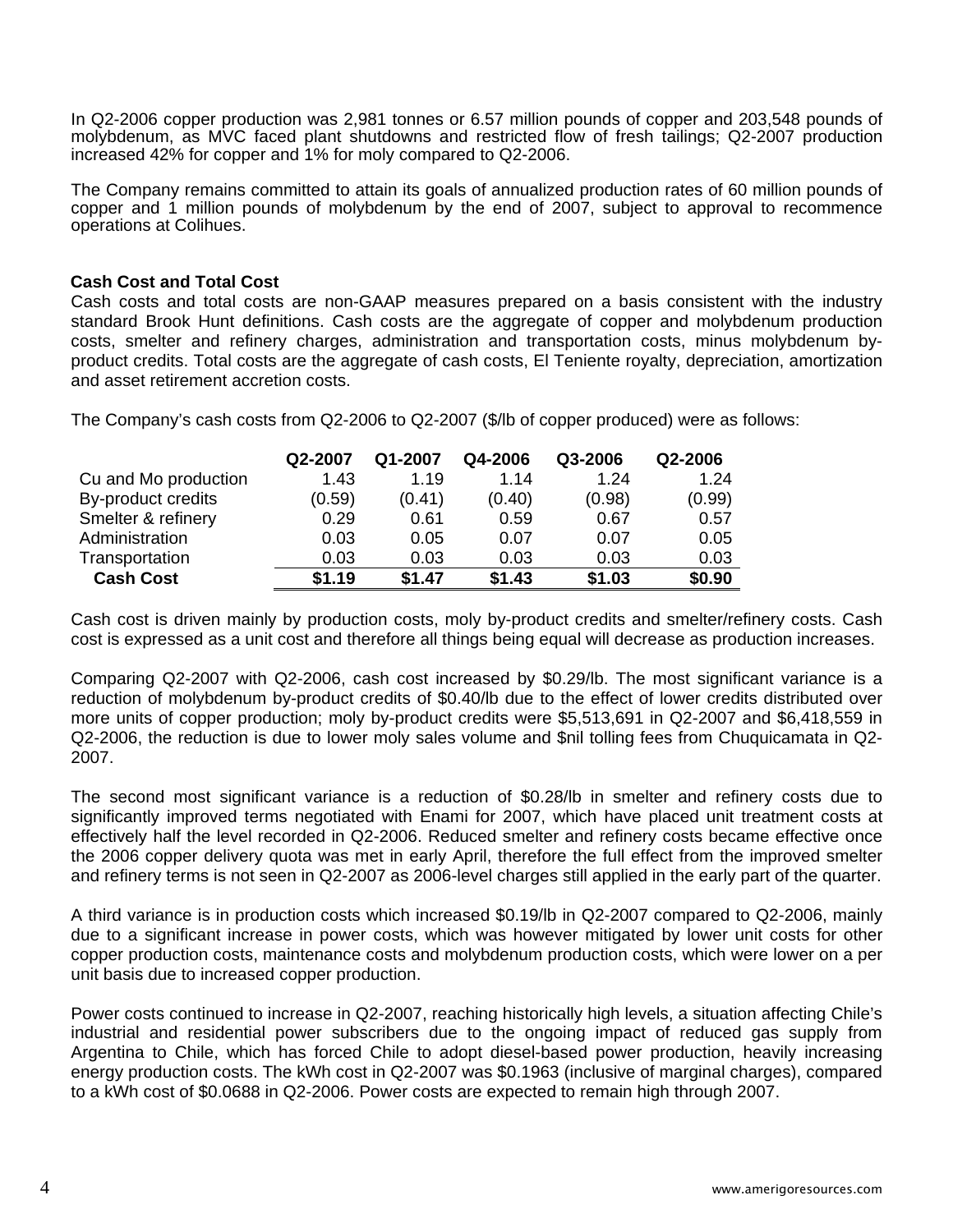The Company's total costs from Q2-2006 to Q2-2007 (\$/lb of copper produced) were as follows:

|                           | Q2-2007 | Q1-2007 | Q4-2006 | Q3-2006 | Q2-2006 |
|---------------------------|---------|---------|---------|---------|---------|
| Cash cost                 | 1.19    | 1.47    | 1.43    | 1.03    | 0.90    |
| El Teniente royalty       | 0.57    | 0.46    | 0.52    | 0.69    | 0.53    |
| Amortization/depreciation | 0.08    | 0.09    | 0.05    | 0.11    | 0.07    |
| Stock-based compensation  | 0.01    | 0.01    | 0.01    | 0.01    | 0.01    |
| <b>Total Cost</b>         | \$1.85  | \$2.03  | \$2.01  | \$1.84  | \$1.51  |

Comparing Q2-2007 with Q2-2006, total cost increased by \$0.34/lb. In addition to the \$0.29 increase in cash cost, El Teniente royalty increased by \$0.04/lb and amortization increased by \$0.01/lb.

The El Teniente royalty is based mainly on copper price; the royalty for fresh tailings declines to zero at a copper price of \$0.80/lb or less, making MVC a copper producer whose costs decrease as copper prices decline.

# **Operating Costs and Expenses**

Production costs include copper and molybdenum production costs, maintenance costs and when applicable, Chuquicamata tolling costs. In Q2-2007, production costs were \$13,295,084 compared to production costs of \$8,146,369 in Q2-2006, an increase of \$5,148,715.

The most significant contributing factor to the production cost increase between the two quarters was power costs, which increased \$5,260,560 in Q2-2007 with respect to Q2-2006. Other production costs increased marginally due to increased production in the quarter, but were lower than in Q2-2006 on a unit basis. Maintenance costs increased slightly in Q2-2007 compared to Q2-2006 as a result of higher costs for spare parts and labour. Molybdenum production costs were significantly lower in Q2-2007 compared to Q2-2006 for essentially the same levels of production, due mainly to lower costs of materials and reagents.

In Q2-2007 the El Teniente royalty was \$5,291,091 compared to \$3,464,237 in Q2-2006. The royalty increases or decreases as a function of copper and molybdenum prices and sales. The royalty increased mainly due to higher copper sales volume.

Administration expenses were \$334,735 in Q2-2007, compared to \$309,964 in Q2-2006; amortization cost increased to \$791,439 in Q2-2007 from \$429,432 in Q2-2006 due mainly to a higher asset base at MVC and to increased production, as amortization is calculated using the units of production method. Transportation costs of \$281,015 in Q2-2007 are higher than costs of \$182,273 in Q2-2006 due to higher sales volume, and stock-based compensation expense for options granted to MVC employees was \$59,674 in Q2-2007, comparable to an expense of \$55,639 in Q2-2006.

Costs not related to MVC's production operations are identified as "Other Expenses" and were in aggregate \$825,764 in Q2-2007 and \$654,234 in Q2-2006. The most significant expenses in the quarter were stock-based compensation of \$292,375 (Q2-2006: \$156,585); salaries, management and professional fees of \$239,936 (Q2-2006: \$252,996) and office and general expenses of \$177,484 (Q2- 2006: \$95,769). Stock-based compensation expense increased due to a higher number of options granted in 2007, salaries, management and professional fees decreased due to lower advisory fees and office and general expenses increased from general office expenses, higher travel expenses and general expenses incurred in Chile not connected with MVC's operations.

Non-operating items in Q2-2007 included a quarterly gain on fair value adjustments to financial instruments of \$269,676, in connection with adjustments to the value of marketable securities sold in May 2007 (\$nil in 2006); interest income of \$371,336 (Q2-2006: \$164,691); a foreign exchange gain of \$740,369 (Q2-2006: \$504,089); other income of \$28,159 (Q2-2006: \$36,113) and an investment loss of \$38,413 for Amerigo's proportional share of the loss recorded in Nikos Explorations Ltd., an investment over which Amerigo has significant influence and which is therefore accounted for under the equity method. The considerable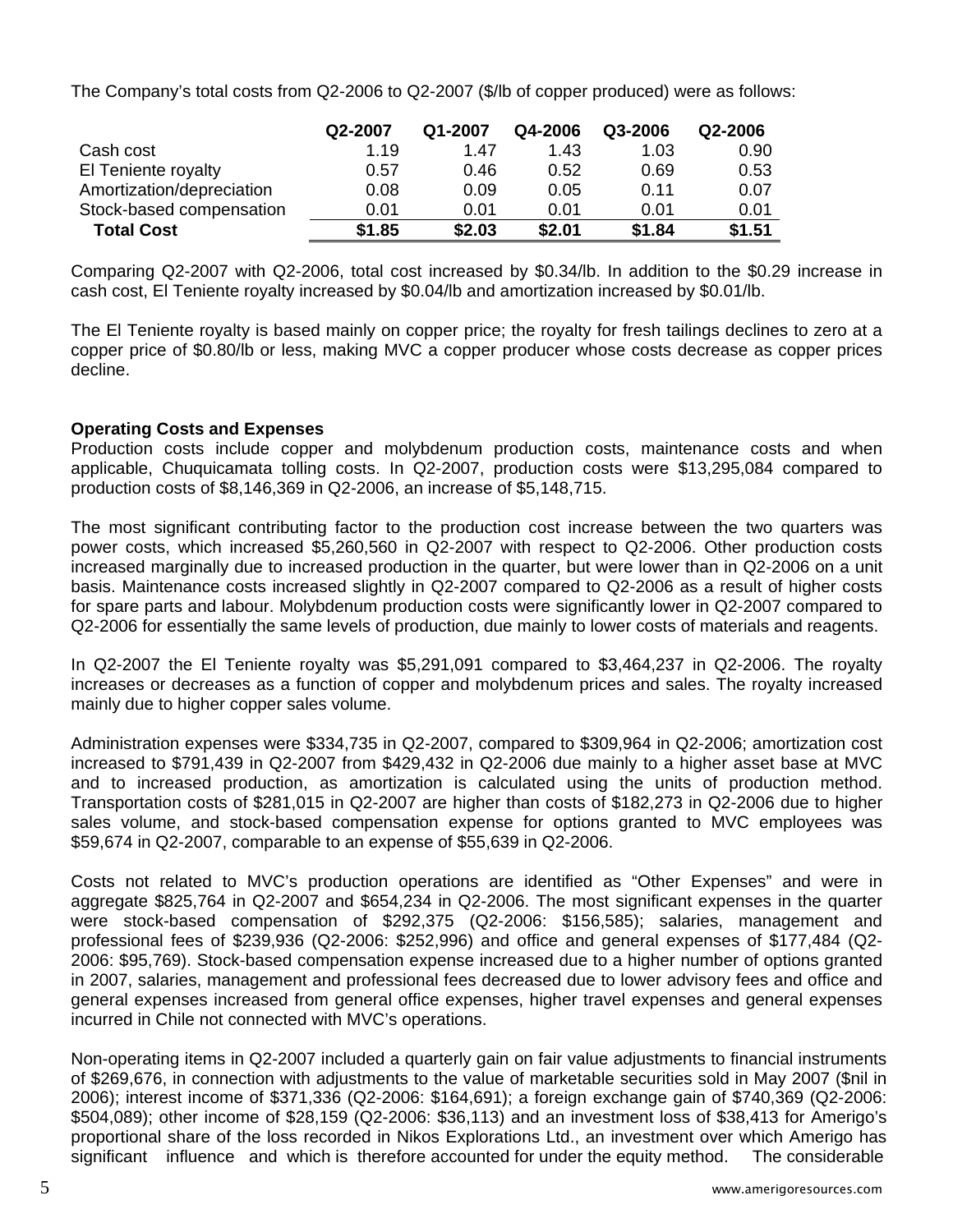foreign exchange gain is substantially of a realized nature and resulted from favourable conversion rates of Canadian funds held by Amerigo. The increase in interest income is the result of the higher average cash balances held by the Company in Q2-2007.

The Company recorded income tax expense net of recoveries of \$1,967,709 in Q2-2007, from income tax on MVC earnings. In Q2-2006, income tax expense was higher at \$2,343,065 due to higher MVC earnings.

## **Operating Cash Flows**

In Q2-2007, the Company's activities generated operating cash flow of \$12,409,777 (or 13¢ per share, a non-GAAP measure), which includes the effect of changes in non-cash working capital items, compared to operating cash flow of \$10,347,913 or 11¢ per share in Q2-2006.

### *Results of Operations – Year-to-date June 30, 2007*

Net earnings during the six months ended June 30, 2007 ("YTD-2007") were \$15,883,969 (\$0.17 per share), compared to \$17,051,376 (\$0.19 per share) in the six months ended June 30, 2006 ("YTD-2006").

Total revenue YTD-2007 was \$50,182,831 derived from the sale of 6,960 tonnes or 15.34 million pounds of copper and 307,936 pounds of molybdenum. This compares to total revenue of \$44,520,692 YTD-2006 from the sale of 6,086 tonnes or 13.42 million pounds of copper, 352,368 pounds of moly and 2,665 Chuquicamata tonnes processed.

Cash cost and total cost YTD-2007 were \$1.30/lb and \$1.92/lb respectively, compared to cash cost of \$1.15/lb and total cost of \$1.67/lb in YTD-2006. These costs include smelter and refinery costs of \$0.42/lb (YTD-2006: \$0.58/lb) and El Teniente royalty costs of \$0.52/lb (YTD-2006: \$0.46/lb)

"Other Expenses" YTD-2007 were \$1,675,014, compared to \$1,453,195 in 2006.

Non-operating items YTD-2007 include a foreign exchange gain of \$970,966 (YTD-2006: \$461,982), gain on fair value adjustments to financial instruments of \$711,591 (\$nil in YTD-2006), interest income of \$646,495 (YTD-2006: \$271,783), other income of \$66,781 (YTD-2006: \$46,898) and investment loss of \$200,314 (\$nil in YTD-2006).

Income tax expense YTD-2007 was \$2,862,964, compared to \$3,042,579 in 2006.

# *Summary of Quarterly Results*

|                            | <b>Qtr. Ended June</b><br>30, 2007 | <b>Qtr. ended March</b><br>31, 2007 | Qtr. ended Dec,<br>31, 2006 | Qtr. ended Sept.<br>30, 2006 |
|----------------------------|------------------------------------|-------------------------------------|-----------------------------|------------------------------|
| Total revenue              | \$32,011,648                       | \$18,171,183                        | \$19,944,732                | \$19,739,861                 |
| Net income                 | 10,332,687                         | 5,551,282                           | 13,981,236                  | 8,251,071                    |
| Earnings per share         | 0.1093                             | 0.0593                              | 0.1490                      | 0.0877                       |
| <b>Diluted</b><br>earnings |                                    |                                     |                             |                              |
| per share                  | 0.1076                             | 0.0583                              | 0.1475                      | 0.0868                       |

|                            | <b>Qtr. Ended June</b><br>30, 2006 | <b>Qtr. ended March</b><br>31, 2006 | Qtr. ended Dec.<br>31, 2005 | Qtr. ended Sept.<br>30, 2005 |
|----------------------------|------------------------------------|-------------------------------------|-----------------------------|------------------------------|
| Total revenue              | \$27,482,949                       | \$17,037,743                        | \$19,459,021                | \$17,702,172                 |
| Net income                 | 12,444,608                         | 4,606,768                           | 5,208,566                   | 6,503,415                    |
| Earnings per share         | 0.1322                             | 0.0524                              | 0.0604                      | 0.0757                       |
| <b>Diluted</b><br>earnings |                                    |                                     |                             |                              |
| per share                  | 0.1285                             | 0.0515                              | 0.0588                      | 0.0735                       |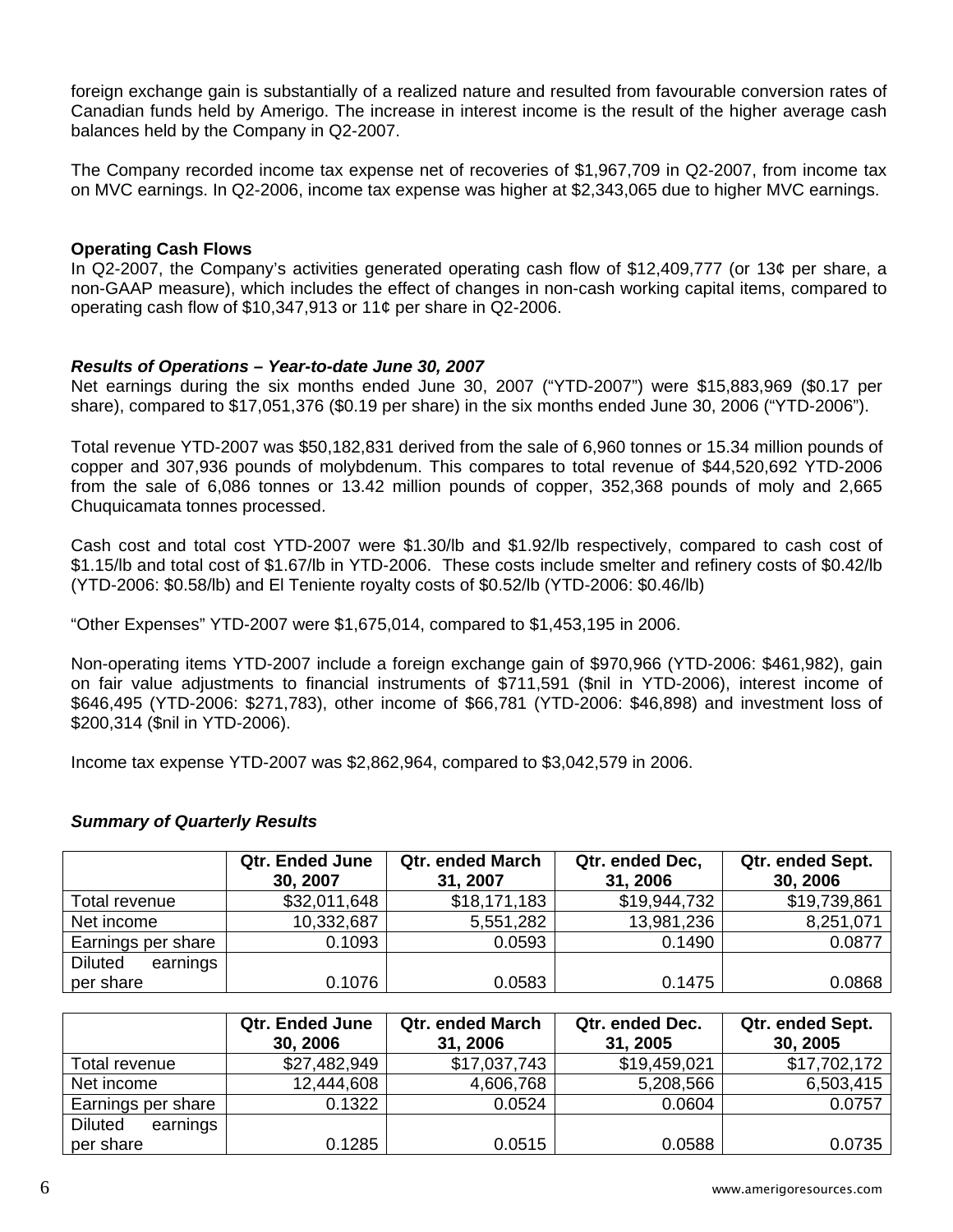## *Liquidity and Capital Resources*

Amerigo's cash and cash equivalents on June 30, 2007 were \$28,567,850 compared to \$28,743,136 at March 31, 2007 and \$26,574,059 on December 31, 2006. The Company's working capital at June 30, 2007 was \$28,845,201, compared to \$26,790,250 on March 31, 2007 and \$25,047,681 on December 31, 2006. The Company continues to be able to generate sufficient cash resources in the short and long-term to maintain existing operations and to evaluate and pursue further investment opportunities.

During the six months ended June 30, 2007, 1,089,500 stock options at a weighted average exercise price of Cdn\$1.54 per share were exercised by employees, officers or directors of the Company, for aggregate proceeds of \$1,447,395.

On February 28, 2007, a total of 1,760,000 share purchase options were granted at an exercise price of \$2.23 per share. Stock-based compensation is recognized as options vest. The options granted in Q1- 2007 vest in four equal installments, on March 31, June 30, September 30 and December 31, 2007; 52,500 options expired prior to vesting. For the options vested on March 31 and June 30, Amerigo recorded in aggregate a stock-based compensation expense of \$657,040, of which \$114,369 was charged to Costs as the options were granted to MVC employees and \$542,671 was charged to Other Income and Expenses. Amerigo also recorded stock-based compensation expense of \$45,000 charged to Other Expenses in connection with 200,000 options granted in 2006 with a vesting schedule that went into 2007; 25,000 of these options expired prior to vesting. In the six months ended June 30, 2007, 207,500 options at a weighted average price of Cdn\$2.21 expired unexercised.

As of June 30, 2007, Amerigo had 3,365,000 outstanding share purchase options (with exercise prices ranging from Cdn\$1.60 to Cdn\$2.71).

Amerigo has in place a normal course issuer bid through the facilities of the Toronto Stock Exchange ("TSX"), whereby Amerigo is entitled to purchase for cancellation up to 2,612,815 of its common shares during the one-year period ending on November 13, 2007. There were no Amerigo shares purchased and cancelled under the normal course issuer bid in the six months ended June 30, 2007.

The Company's gross copper sales are dependent on sales volumes and market prices for copper. Average LME cash copper prices in 2007 have been the following:

| January  | \$2,5717 | April | \$3.5228 |
|----------|----------|-------|----------|
| February | 2.5748   | Mav   | 3.4846   |
| March    | 2.9268   | June  | 3.3910   |

The Company's long-term liabilities (Other Payables, Asset Retirement Obligations, Future Income Tax Liabilities and Minority Interest) at June 30, 2007 were \$8,092,733, compared to \$7,599,687 on March 31, 2007 and \$7,204,755 on December 31, 2006.

On February 24, 2007 Amerigo declared a semi-annual dividend of Cdn\$0.065 per share paid on April 4, 2007 to shareholders of record as of March 27, 2007, for a total of \$5,286,918.

# **Investing Activities**

Capital plant additions in the six months ended June 30, 2007 were \$3,183,379. The major capital items were work in progress for mill refurbishing, Colihues engineering studies, final commissioning of the industrial water recovery system and civil works for new maintenance, laboratory and service installations at MVC. In the same period, the Company made cash payments of \$7,217,147 for capital expenditures, funded from operating cash flow. The Company estimates that total capital expenditures in 2007 will be \$10.5M, substantially in line with the annual capital expenditures budget.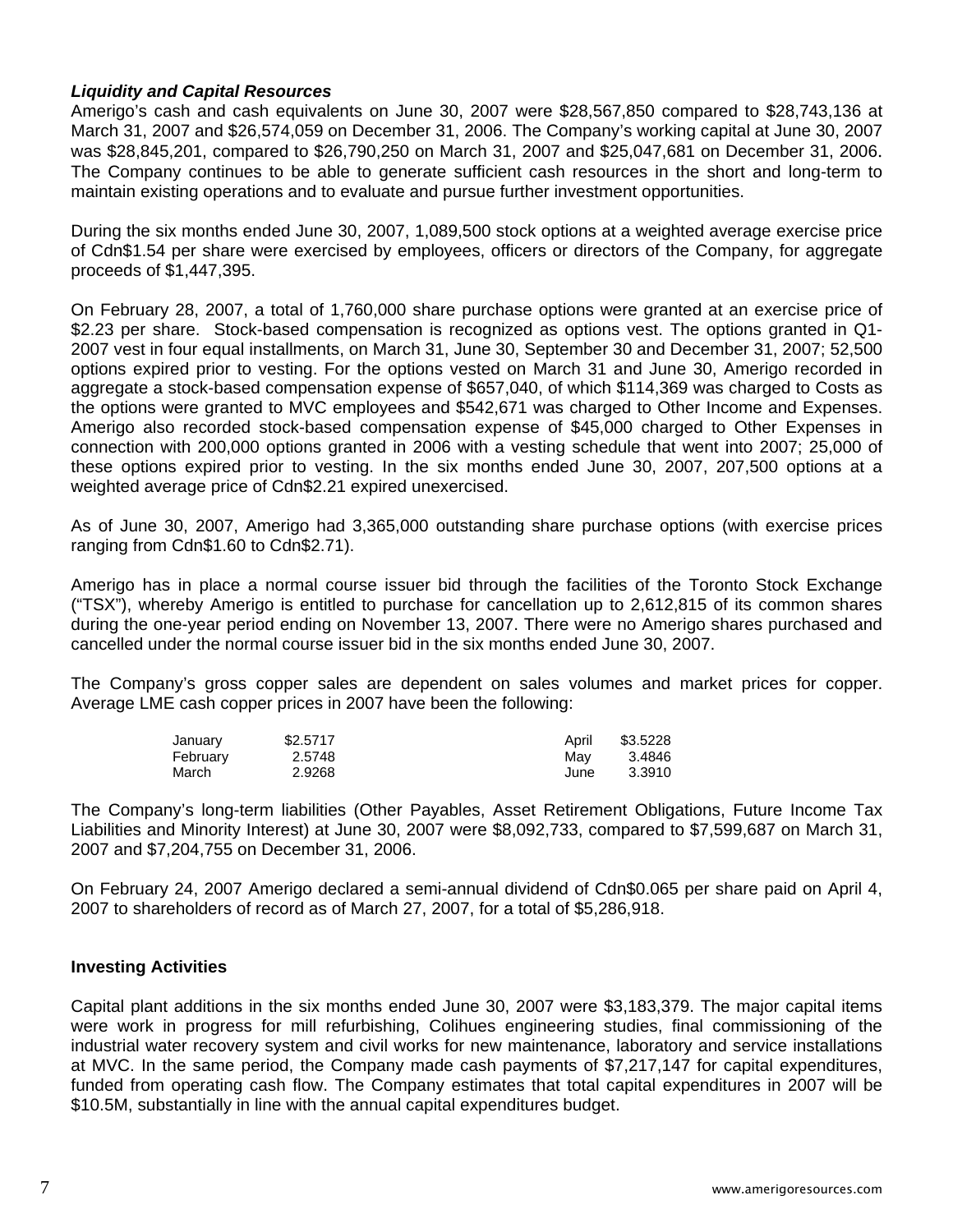In Q2-2007, Amerigo acquired for investment purposes 6.9 million common shares of Candente, an issuer listed on the Toronto, Lima and Frankfurt Stock Exchanges and that is currently developing the Cañariaco copper project in Peru. The investment by Amerigo represents just below 10% of Candente's issued and outstanding shares. The aggregate cost of the investment was \$8,581,681. Adjustments to fair market value are required at each balance sheet date; at June 30, 2007 these adjustments totalled \$964,175. Given that the investment was designated as "available for sale", gains or losses arising from changes in fair value are recorded in Accumulated Other Comprehensive Income in the Company's Balance Sheet until the investment is sold or management determines that an other than temporary impairment in the value of the investment has occurred, at which time gains or losses will be transferred into earnings.

Also in Q2-2007, Amerigo sold for proceeds of \$1,941,092 its portfolio of marketable securities, represented by common shares of an issuer listed on the TSX. On adoption of new accounting standards on January 1, 2007, these securities were reported at fair market value rather than at cost. At the time of adoption of the standards, the Company recorded an increase in the balance of marketable securities and retained earnings of \$365,858. Subsequent gains from changes in fair value of \$711,591 were included in income, as the securities had been designated as "held for trading".

# *Transactions with Related Parties*

a) Minority Interest

A detailed description of Minority Interest is provided in the Company's Unaudited Consolidated Financial Statements for the six months ended June 30, 2007.

During the six months ended June 30, 2007, royalty dividends totalling \$278,871 were paid or accrued to the Amerigo International Class A shareholders on the basis described above (Six months ended June 30, 2006: \$248,513). Royalty dividends are shown as Minority Interest in the Consolidated Statement of Operations and Comprehensive Income. At June 30, 2007, \$56,444 of this amount remained outstanding.

b) Directors' fees and remuneration to officers

During the six months ended June 30, 2007 the Company paid or accrued \$317,765 in fees to companies associated with certain directors and officers of Amerigo (Six months ended June 30, 2006: \$422,718). Included in these fees are bonuses of \$43,902 to senior management (Six months ended June 30, 2006: \$210,804). In the same period, Amerigo paid or accrued \$46,163 in directors' fees to independent directors (Six months ended June 30, 2006: \$69,547). Directors' fees and remuneration to officers are categorized as Salaries, Management and Professional Fees in Amerigo's consolidated financial statements. At June 30, 2007, an aggregate amount of \$31,318 was due to directors and officers for management fees, directors' fees and for reimbursement of expenses in the ordinary course of business.

- c) At June 30, 2007 one of Amerigo's officers acted as an officer and another as a director of Nikos.
- d) At June 30, 2007, one of Amerigo's directors acted as a director of Candente.

### *Subsequent Events*

In accordance with Amerigo's stated policy, on July 30, 2007 the Board of Directors of Amerigo declared a semi-annual dividend of Cdn 6.5¢ per share, payable on August 31,, 2007 to shareholders of record as of August 22, 2007.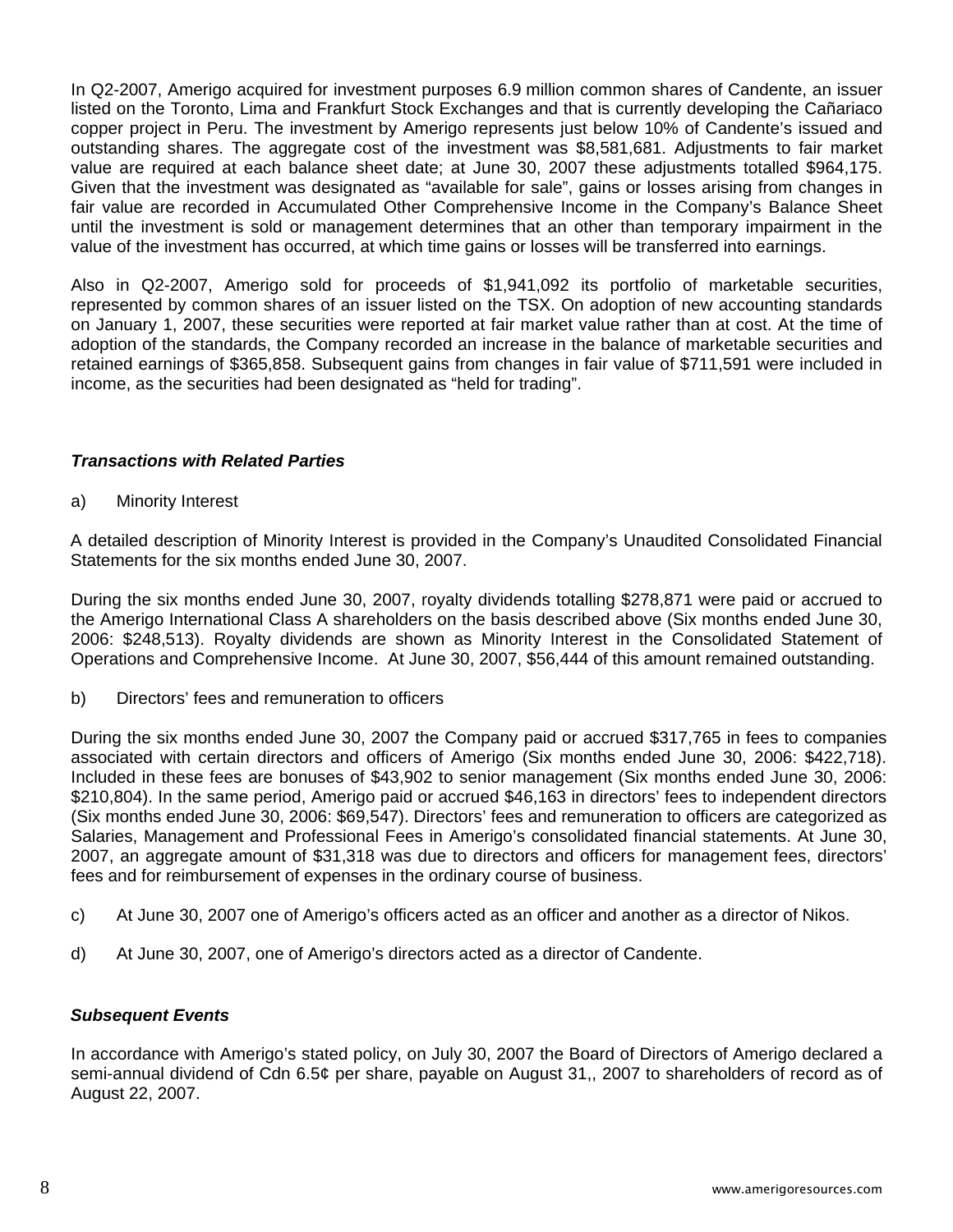# *Critical Accounting Estimates*

There were no changes to the Company's critical accounting estimates during the six months ended June 30, 2007.

# *Changes in Accounting Policies, Including Initial Adoption*

## **Accounting Changes**

Effective January 1, 2007, the Company adopted the revised CICA Section 1506 "Accounting Changes", which requires that (a) a voluntary change in accounting principles can be made if, and only if, the changes result in more reliable and relevant information, (b) changes in accounting policies are accompanied with disclosures of prior period amounts and justification for the change, and (c) for changes in estimates, the nature and amount of the change should be disclosed. The Company has not made any voluntary change in accounting principles since the adoption of the revised standard.

### **Financial Instruments**

Effective January 1, 2007, the Company adopted the new accounting standards and related amendments to other standards on financial instruments issued by the CICA. Prior periods have not been restated.

*Financial Instruments – Recognition and Measurement (Section 3855):* The standard prescribes when a financial asset, financial liability and non-financial derivative is to be recognized on the Balance Sheet and whether fair value or cost-based measures should be used to measure the recorded amounts. It also specifies how financial instruments gains or losses should be presented. Effective January 1, 2007, the Company's marketable securities were classified as "held for trading" and recorded at fair value on the Balance Sheet. Fair value is determined directly by reference to published price quotations in the active market where the securities are traded. Changes in the fair value of these instruments are reflected in income and included in shareholders' equity on the Balance Sheet. The Company also determined that it has no derivatives, including embedded derivatives.

*Hedges (Section 3865):* The standard is applicable when a company chooses to designate a hedging relationship for accounting purposes. It builds on the existing Accounting Guideline 13 (acG-13) "Hedging Relationships" and Section 1650 "Foreign Currency Translation", by specifying how hedge accounting is applied and what disclosures are necessary when it is applied. At March 31, 2007, the Company had no hedging relationships.

*Comprehensive Income (Section 1530):* The standard requires the presentation of comprehensive income and its components. Comprehensive income includes both net earnings and other comprehensive income. Other comprehensive income includes holding gains and losses on available for sale investments, gains and losses on certain derivative instruments and foreign currency gains and losses related to selfsustaining operations, all of which are not included in the calculation of net earnings until realized. Comprehensive income is being disclosed as a component in the Company's Statement of Shareholders' Equity.

The effect on the Company's Balance Sheet of adopting these standards as at January 1, 2007 was an increase in the balances of marketable securities and retained earnings of \$365,858.

### *Other MD&A Requirements*

As of July 30, 2007, Amerigo has outstanding 94,532,744 common shares and 2,520,000 exercisable options (at prices ranging from Cdn\$1.60 to Cdn\$2.71).

Additional information, including the company's most recent Annual Information Form, is available on SEDAR at [www.sedar.com](http://www.sedar.com/)